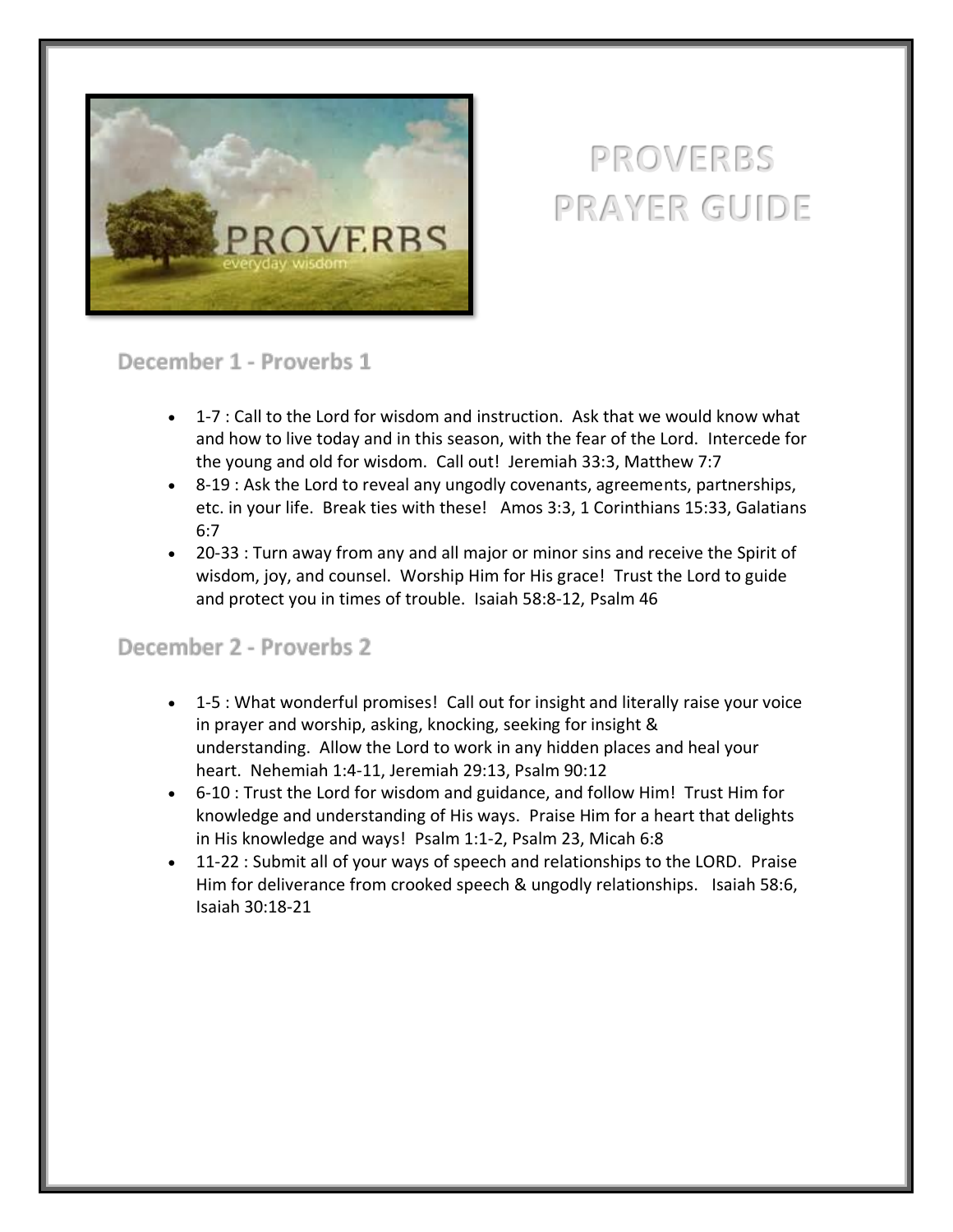# December 3 - Proverbs 3

- 1-8 : Remember what the Lord has shown you! Trust fully in the Lord and His ways. Walk with the Lord, in His joy and might. Isaiah 58:8-11, John 14:26
- 9-12 : Honor the Lord with your resources, first-fruits! Accept the correction of the Good Shepherd. Malachi 1:6-14, Psalm 23:4
- 13-35 : Do not lose sight of the wisdom and ways of the One who formed the earth! Seek Him continually and find His refreshment, joy and provision. Do not fear; instead trust Him, walk in His ways, and bless those around you. Luke 10:25-37, Philippians 4:4-6

# December 4: Proverbs 4

- 1-13 : Meditate on the lessons of spiritual fathers and mothers. Remember their council! Ask the Lord for wisdom & insight for your family, work, community and nation. Repent for turning from the ancient paths of faith and wisdom. Exodus 20:12, Jeremiah 18:15
- 14-19 : Believe the way of the Lord is the only way! Walk the narrow way, even when uncomfortable. Matthew 7:13-14
- 20-27 : Continually meditate on the word of the Lord, written by His Spirit. Watch over your heart! Ask the Lord for wisdom to do this. Fix your eyes on Jesus and His Kingdom, not allowing distractions into your heart. Isaiah 26:3, John 7:38

#### December 5: Proverbs 5

- 1-2 : Pay attention to the promptings of the Spirit. Ask the Lord wisdom and understanding, to 'keep discretion". Discretion: "*the quality of behaving or speaking in such a way as to avoid causing offense or revealing private information."* James 3
- 3-14 : Be careful who we listen to! The LIPS of the foreign or strange woman drip honey. Ask the Spirit to give wisdom and insight on who and what you are listening to (face to face, telephone, media, social media, etc.). Psalm 1, Judges 16
- 15-23 : Press into the life giving community of the Lord. Delight in whom the Lord has provided for you! Ask for life giving relationships. Drink deeply and be refreshed! Know the eyes of the Lord are upon you, seeking to support those whose heart is blameless towards Him. Song of Solomon 4, 2 Chronicles 16:9a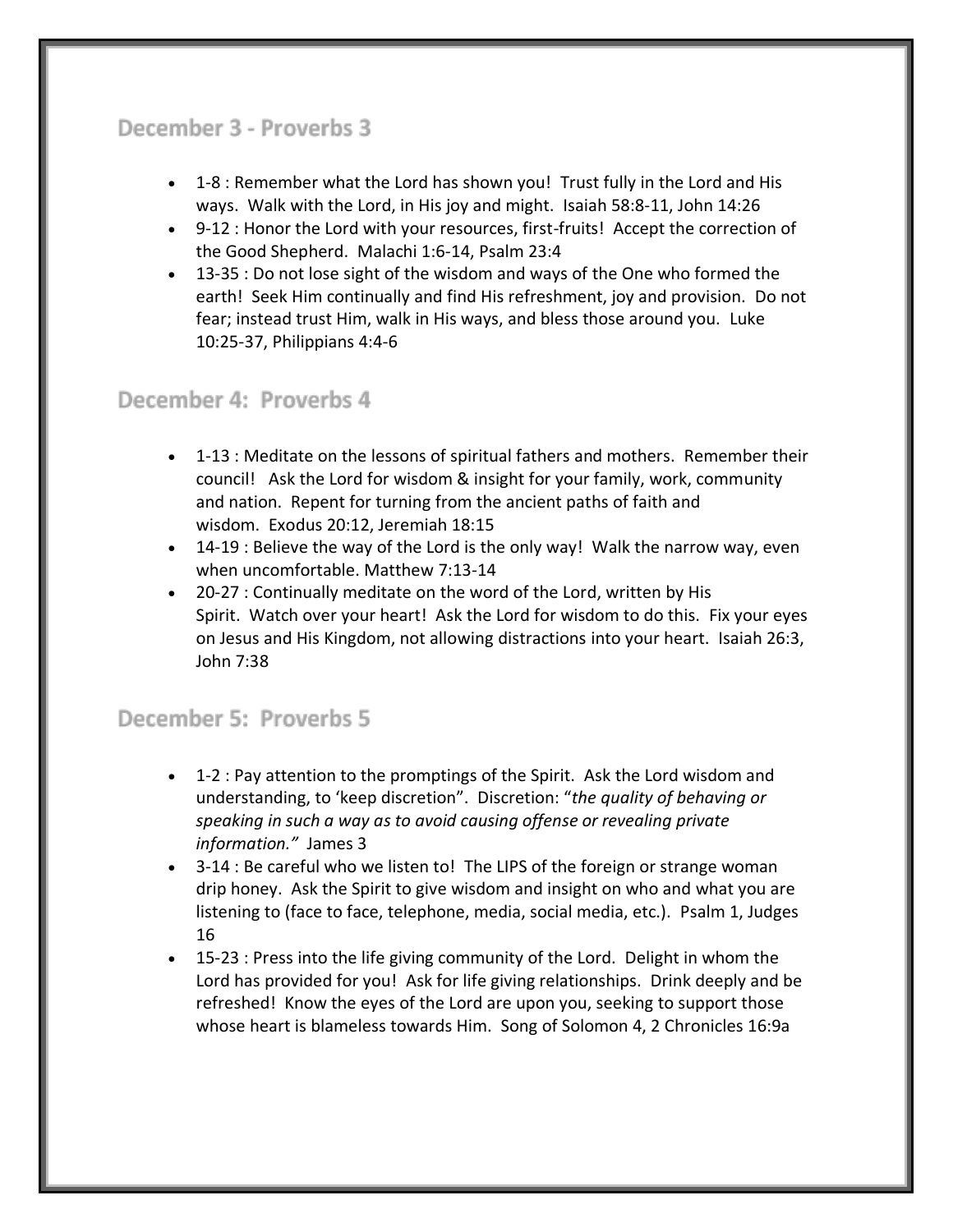# December 6: Proverbs 6

- 1-11 : Pray for revelation of any personal unwise choices (financial, relational, etc) in the past and humble yourself, making things right between you and God, and others if needed. 2 Corinthians 7:1, 9-11; Hebrews 13:5, Galatians 6:7
- 12-19 : Ask the Lord to search your heart and if you are desiring or practicing anything that the Lord hates. We must hate it ourselves, confess it and turn from it, receiving His abundant mercy. 2 Chronicles 7:14b; Acts 3:19
- 20-35 : Pray for God to give you a love and hunger for His Word and a desire for godly wisdom which provides protection from temptations Romans 16:9b; pray that the Lord would continue to purify His Bride from spiritual adultery, all forms of lust, perversions, and idols bringing her back to her first love. Revelation 2:4-5
- Finally, ask the Lord to transform us, individually and corporately, so that our behaviour and deeds are done in the gentleness of wisdom which promotes peace. Meditate on *James 3:3-18*.

### December 7: Proverbs 7

- 1-5 : Ask the Lord if your heart is good soil for His Word to grow and bear fruit. Are you guarding your heart from those things which would contaminate the soil? Mat 12:35, Psalm 119:11. Are there particular "voices" that are seducing you away from Wisdom? Be honest with yourself and with the Lord. James 1:14-15
- 6-23 : The wayward woman represents the many images and voices in our society vying for our attention. What are your areas of particular weakness and how are you protecting yourself from danger? 1 Corinthians 10:13 Ask the Lord to strengthen your will to say 'no' to evil and 'yes' to righteousness. Titus 2:11-14 Pray that God's people would pick up their cross, and walk the narrow road of denying self (personal gratification) that leads to LIFE. Matthew 16:24
- 24-27 : Are you guarding your heart by not only reading the Word, but by practicing it? James 1:21-25; Are you diligent in confirming that your behavior reflects and confirms your relationship with God? 1 Peter 1:10-11. Pray that God's people would choose to walk in righteousness through the power of the Law of the Spirit of Life in Christ Jesus that sets us free from the Law of Sin and Death. Romans 8:2

#### December 8: Proverbs 8

● 1-11 : Give thanks for Wisdom's voice that pursues and calls to all - that calls to you. In Bible Gateway the footnote for verse 5 notes the Septuagint Hebrew translation is, "*foolish, instruct your minds."* Pray for the renewing of your mind. Romans 12:2; 2 Corinthians 10:5 (Amp)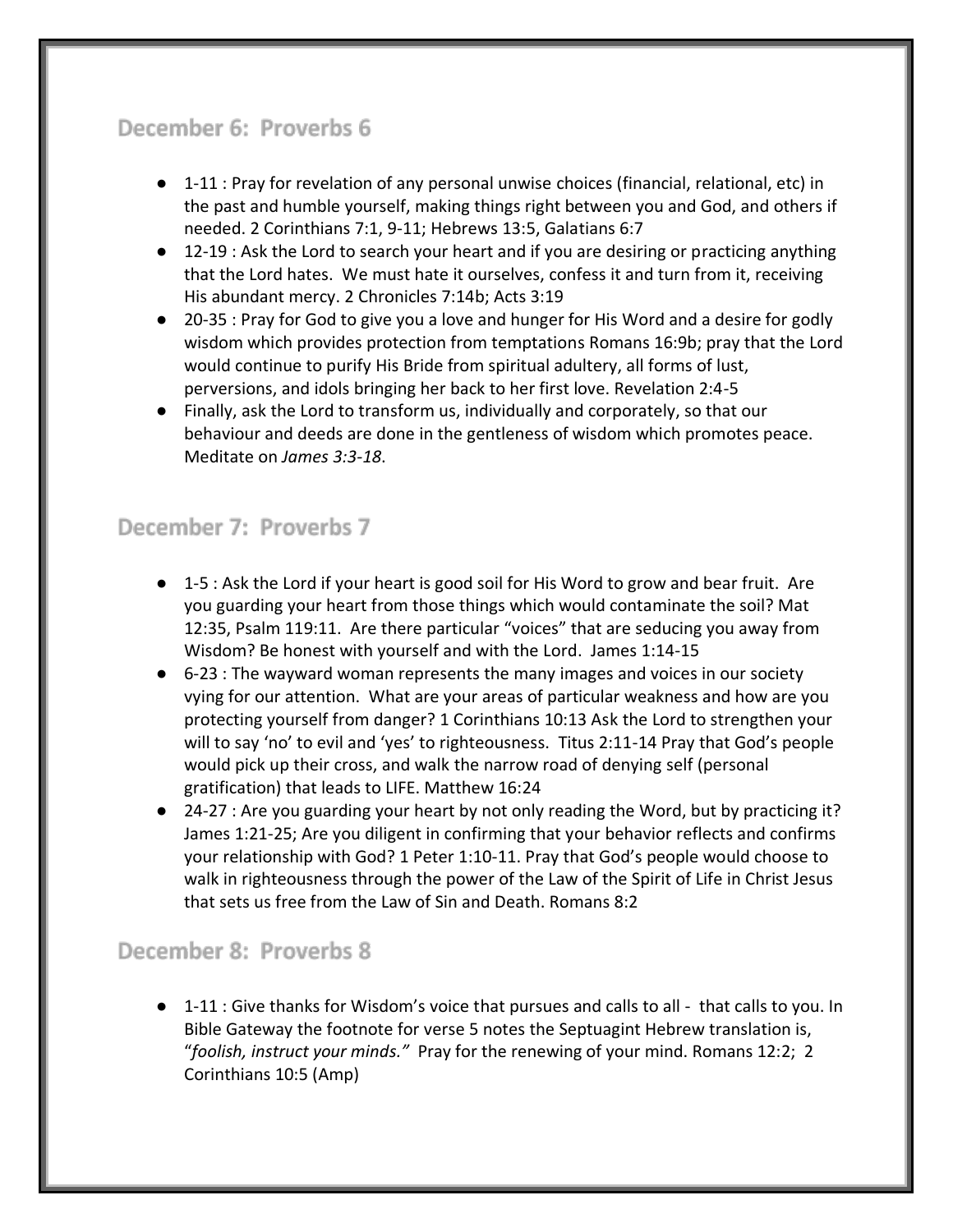- 12-21 : Pray for the Lord to teach you the "Fear of the Lord" training you to hate what He hates; pride and arrogance, evil behavior and perverse speech. Ask for His Holy Spirit to lead and guide you into all truth. Give thanks to God for He has already given us a spirit of power, love and self- control. 2 Timothy 1:7
- 22-31 : Give thanks for God's divine and eternal Wisdom, who we are told in John 17:5 *had glory with the Father before the world began*. Commentaries note the best exposition to these verses is in the first four verses of John, *"In the beginning was the Word....In Him was life and that life was the light of men".* Pray that the light of Christ shines in our darkness, opening our eyes, enlightening us with divine understanding and revelation of God.
- 32-36 : **Father, I thank you that when we ask you for wisdom, you give it generously without finding fault.** James 1:5. Pray for this wisdom from above. Ask the Lord to give His people ears to hear and a love for Him which obeys and delights in His instructions. **Lord, I desire to watch and wait patiently for You and I thank you for the great blessings when I do; I will find life and receive favour from you for you are a Good Good God!**

#### December 9: Proverbs 9

- 1-6 : Pray that we may be a 'true' spiritual house both individually and corporately which is built by wisdom. Pray for opportunities to invite others to the banquet the Lord is preparing. 1 Peter 2:5
- 7-12 : Pray that we will be humble enough to receive the Lord's instruction and discipline, even rebuke and not fear man. Psalm 34:11-14; Isaiah 51:12. Ask the Lord to search our hearts for any ways we have mocked Him or others. Psalm 139:24
- 13-18 : Pray for God to reveal any areas of our lives where we lack discipline, either physically, spiritually or emotionally/in our minds. Ask the Lord if there is anything that would be considered stolen water or food eaten in secret. Expect God's grace to enable you to follow through on your commitments to Him. Meditate on *Galatians 5:19-25.*

#### December 10: Proverbs 10

- 1-5 : Pray that we will honor the Lord in all our dealings with money. Ask the Lord if we have any area where we withhold from Him, our making, spending or giving of money. Isaiah 55:2; Matthew 6:24
- 12-22, 31-32 : Pray that our mouths will be filled with wisdom, that our words would bring life and knowledge, and our "lips know what is fitting". Have our words brought life or death to those around us? Proverbs 18:21, 1 Peter 3:10, Proverbs 15:1
- 6, 22-30 : Pray that we would be diligent laborers and be willing to work hard to bring in the harvest in these last days. Matthew 9:37-38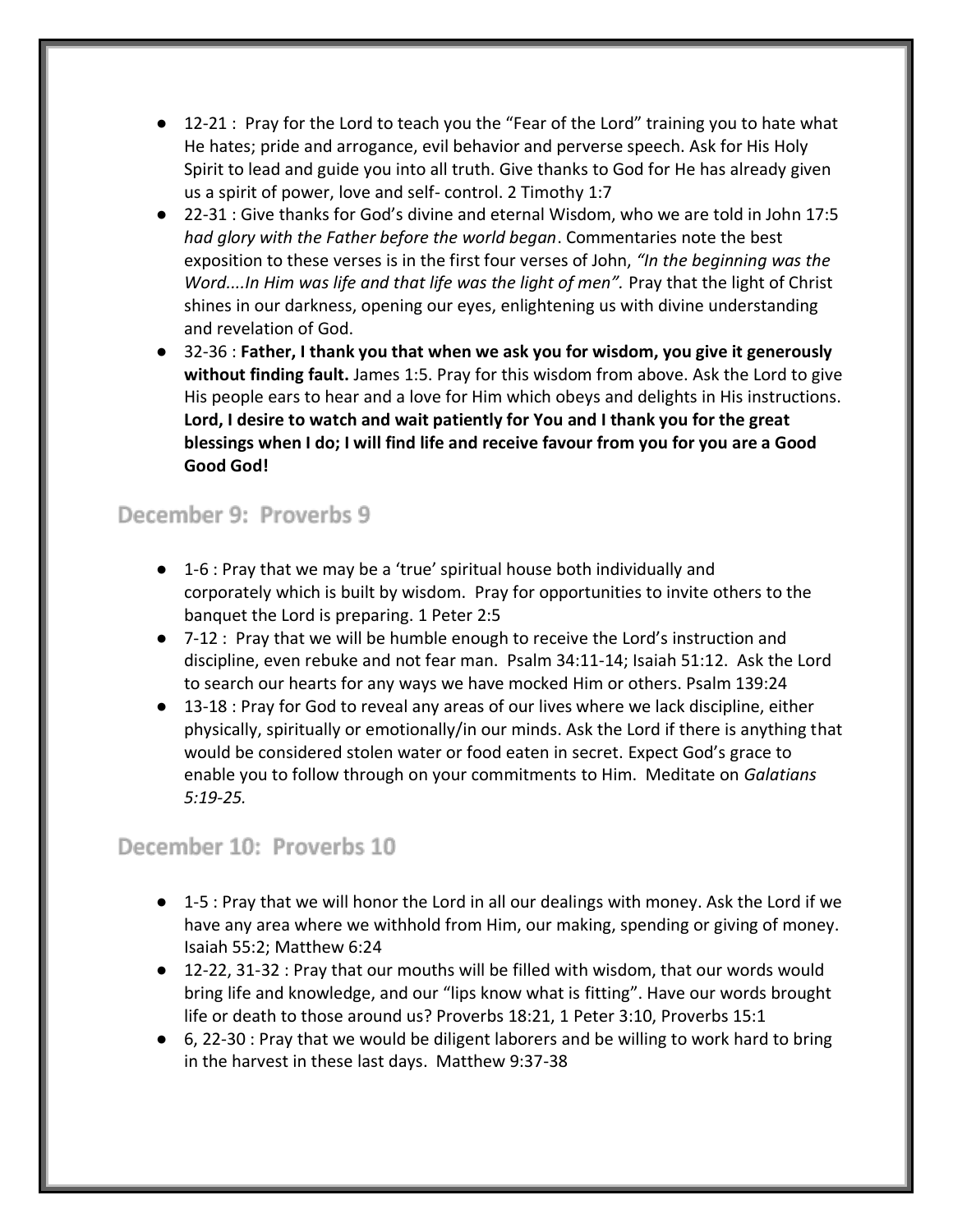# December 11: Proverbs 11

- 2-8 : Humble yourself before the Lord; place your trust in His righteousness, not your wealth or any other thing. Daniel 4:27, Hosea 10:12
- 9-13 : Repent of any gossip and godless words you have spoken to or about another person, especially Christians. Titus 3:1-2, James 4:11
- 14 : Ask the Lord for godly advisors and guidance for our country. Proverbs 12:15, 13:10, 15:22
- 30 : pray for those who need to be saved and commit yourself to win souls. Daniel 12:3, Luke 5:10, 1 Corinthians 9:19-20

# December 12: Proverbs 12

- 1, 9-11, 24, 27 : Commit to being faithful in spiritual disciplines and diligent in carrying out your responsibilities. Proverbs 13:4, 18, 14:23
- 16 : Confess any annoyance you carry or offense you have taken and forgive the other person. Proverbs 15:18, Matthew 5:9
- 17-23 : Ask the Lord for help to speak truth, not lies or deception, and to be one who brings healing and promotes peace. Romans 12:18, Ephesians 4:25

#### December 13: Proverbs 13

- 1, 10, 14 : Ask for and heed instruction and teaching from fathers and mothers, both natural and spiritual. Proverbs 31:26, Acts 18:26
- 12, 19 : Ask the Lord for fulfillment of our longing for good leaders in the Body of Christ, government, and all the spheres of our lives. Psalm 107:9, Matthew 5:6
- 20 : Commit to be one who "walks" only with wise people. Psalm 1:1, 119:63, 1 Corinthians 15:33

#### December 14: Proverbs 14

- 1-7 : Commit to "build your house", walk uprightly, and speak truth by the knowledge and discernment of the Lord. Proverbs 31:27, Zechariah 8:16
- $\bullet$  8, 12, 15-18,29 : Be prudent and set aside time to give thought to your ways to gain wisdom, knowledge, and understanding. Proverbs 15:5, 18:15, 22:3, Amos 5:13
- 33-35 : Ask the Lord for wisdom and discernment for yourself and those who lead the Church and our government. Proverbs 15:14, Hosea 14:9, Matthew 7:24, James 1:5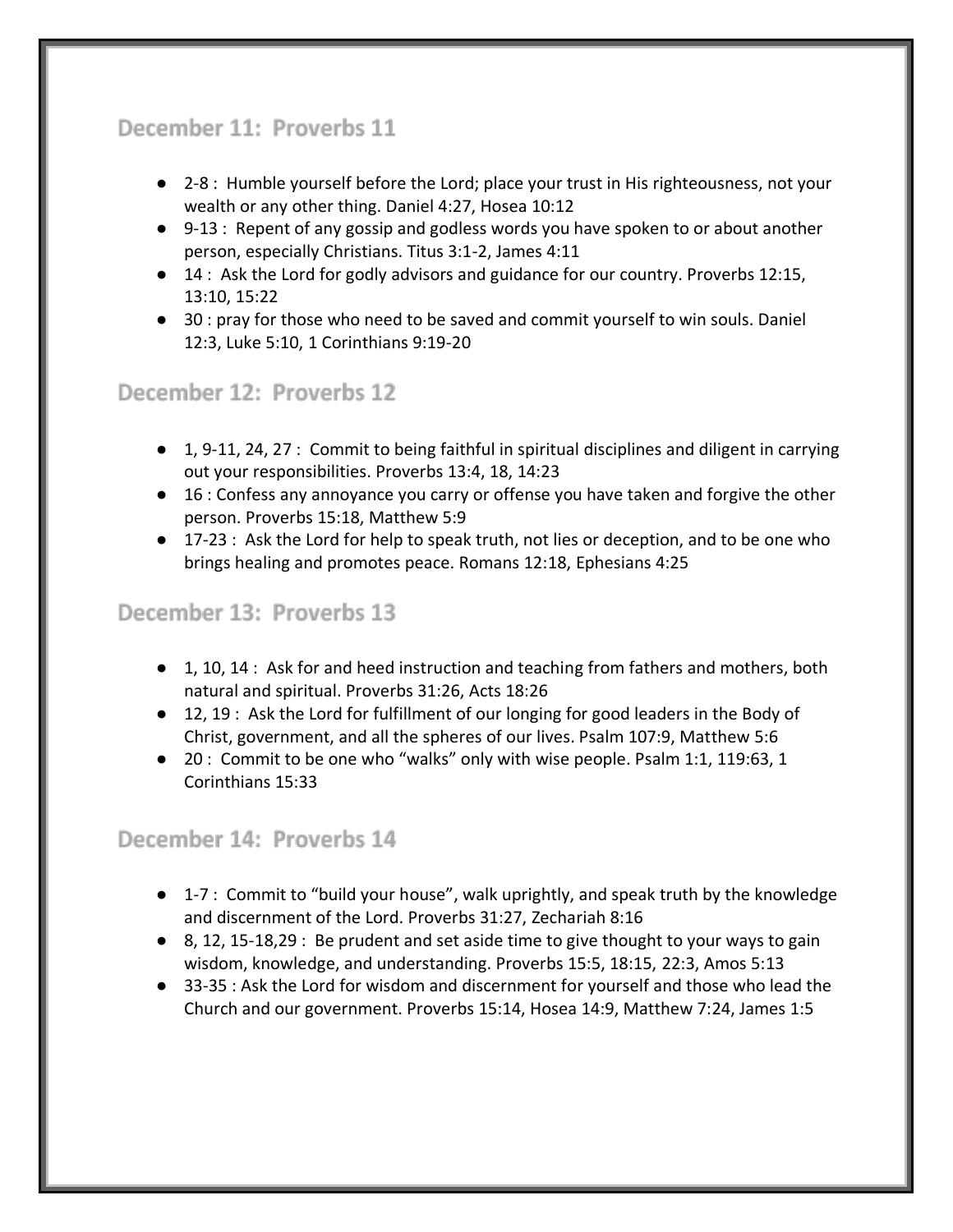# December 15: Proverbs 15

- 1-4, 7, 23 : Ask for God's help to be careful and wise in what you say and how you say it. Proverbs 16:24, 22:11, 1 Timothy 4:12
- 8-10, 12, 28-33 : Pay attention to discipline, heed correction, remain humble, and commit to be righteous before the Lord. Hebrews 12:5-11
- 20-24 : Ask for wisdom in honoring your parents, having good judgment, keeping a straight course on the path of life, and gaining counsel. Deuteronomy 5:16, Psalm 119:66, 3 John 3-4

#### December 16: Proverbs 16

- 1-5, 9, 21-23 : Pray for a pure and righteous heart before the Father
- 10, 13, 23-28 : Pray the words of our mouths and meditations of our hearts will speak life and wisdom into our lives and those around us; shun every proud and evil word. Psalm 19:14
- 2, 10, 16-19, 31-32 : Pray for God to reveal any pride, manipulation or control in your life and return to the fear of the Lord.

#### December 17: Proverbs 17

- 1-6, 9,15-18,20-25 : Pray that our priorities would be God's priorities looking from heaven's eternal perspective being especially mindful of our character Colossians 3:2; Matthew 6:21
- 4,7,11-14,19,26 : Pray that those who confess the Lord Jesus, would put away strife, contention and arguments, being quick to listen, slow to speak and slow to become angry. Repent personally in areas where you have fallen into these habits/sins James 1:19; Philippians 4:5
- 10,15, 22-28 : Cry out for a teachable spirit pray that God's people would humble themselves and learn from one another Psalm 1:1-6

#### December 18: Proverbs 18

- 1-9 : As you read these verses, consider how your words affect others; do they build up or tear down, do they speak truth in love or in condemnation? Pray for the grace to no longer indulge in the sinful nature but rather to serve one another in love. Galatians 5:13
- To follow Wisdom is a choice. Make known to the Lord that you choose the way of Wisdom and ask Father God to increase your desire and receptivity for the wisdom that comes from above.
- $\bullet$  10-19 : God opposes the proud but gives grace to the humble. Know that as God's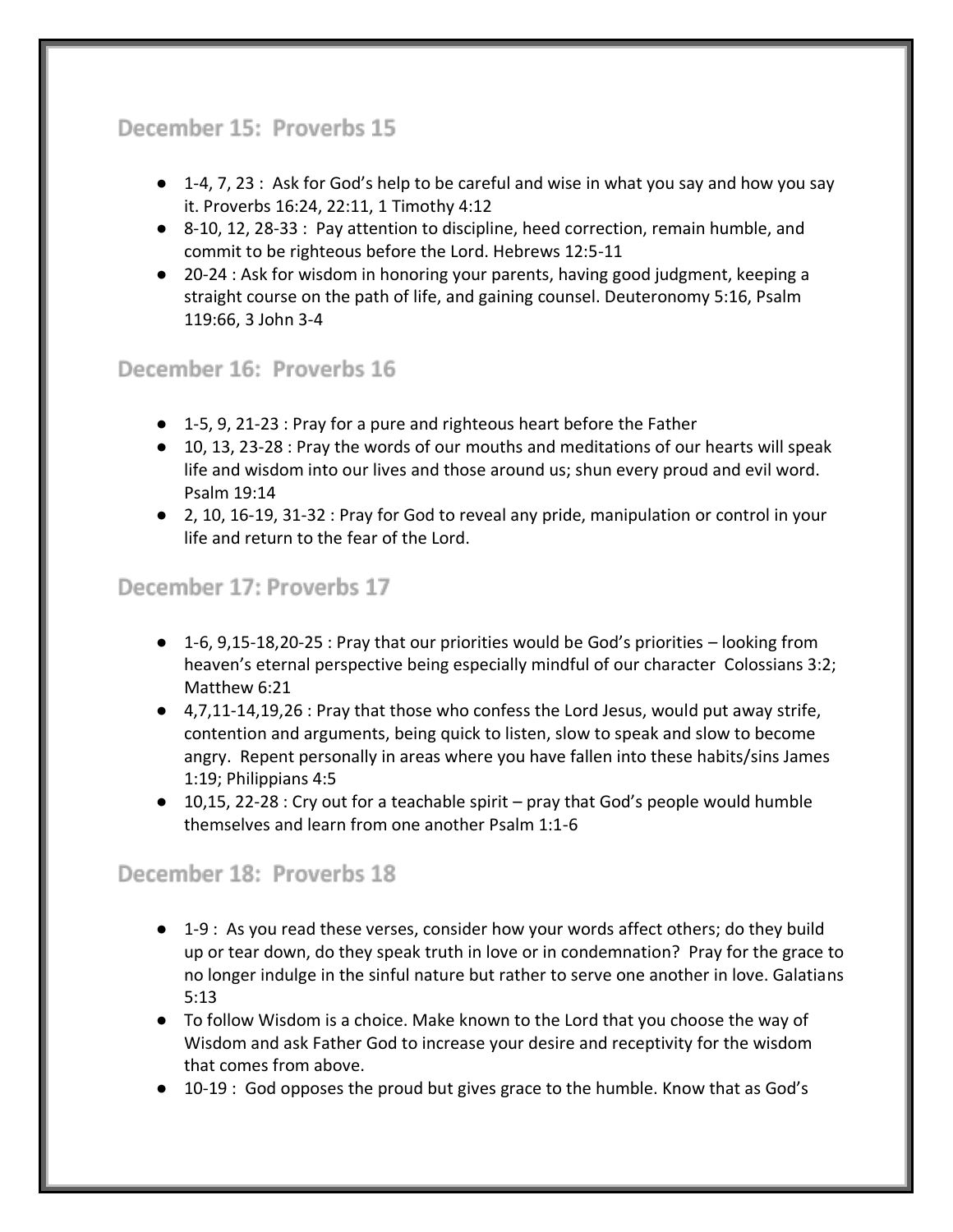chosen people that you are holy and dearly loved. Therefore clothe yourself with compassion, kindness, humility, gentleness and patience. Colossians 3:12. Give thanks that the Lord is a strong tower that you can run to and be safe. Ask the Lord to teach you to live a life of love as in 1 Corinthians 13:4-8a

#### December 19: Proverbs 19

- $\bullet$  1,4,7,17 : Pray for the poor, destitute, needy and broken in our communities. Pray that they would encounter the kindness of the Lord through his generous servants that they would be brought to repentance, healing and restoration. Psalm 112:9; Psalm 112:5-7; Romans 2:4
- 5,6,9,10 : Pray for exposure and freedom from deception and all forms of hypocrisy and worldly influences both personally and corporately. Pray for a deepening of love for the truth, and a sincere heart. 2 Thessalonians 2:10; Ephesians 4:15; Hebrews 10:22; 1 John 2:15-17
- 2,3,18-29 : Pray for a right understanding of the Lord's discipline in our lives. Pray for submissive hearts, accepting those things we do not understand, without bitterness or anger. Hebrews 12:5; Proverbs 3:11-12

#### December 20: Proverbs 20

- 6 : Fill us with your love and that we will be trustworthy in all; Matthew 6:2 ; Psalm 12.1
- 11 : Pray that we will become like children that are pure and right. Matthew 7:16; Proverbs 20:12 ; Luke 6 43,44
- 12-17 : Lord we pray for your wisdom and that the knowledge that we speak will come from you and you alone Job 28:18; Job 28:12-19
- 18 : Lord we pray for wise leaders and we pray that you will fill them with wisdom. Luke 14:31; 2 Samuel 2:26,27

#### December 21: Proverbs 21

- 15 : Pray for your justice and for the appointment of just judges. Proverbs 10:29 ; Psalm 40.8
- 21 : Pray that we will pursue righteousness and Love. Matthew 5.6; 1 Corinthians 15:58; Isaiah 51:1
- 22 : Give us the wisdom to guard our mouths and tongues. Ecclesiastes 7:19, 9:15; 2 Samuel 20: 16-22
- 31 : Pray for wisdom, we pray for your victories and we are thankful to be partakers of your glory Psalm 3:8; Psalm 33:17; Isaiah 31:1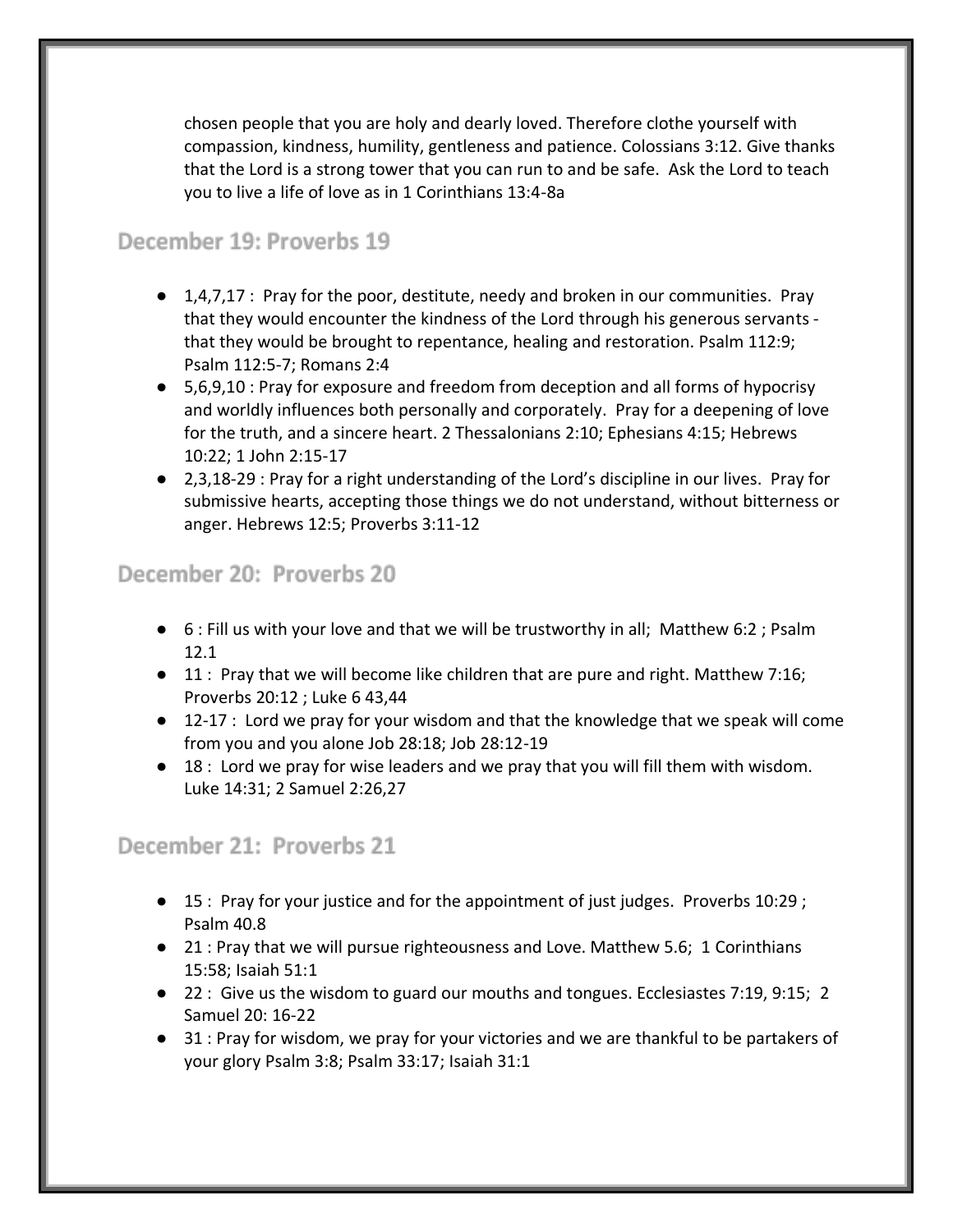# December 22: Proverbs 22

- 4: Ask for wisdom and fear of our God to walk in humility before Him. 1 Timothy 4:8; Daniel 4:36
- 12 : Ask that the Lord keep watch over us and the knowledge that He gives us. 2 Chronicles 16:9; Isaiah 59:19-22; Acts 5:39
- 22 : Ask that we will not exploit the poor, that we will know Father's heart for the widows and the orphans. Exodus 23:6; Leviticus 25:7 Job 31:16

# December 23: Proverbs 23

- 9 : Ask for wisdom in all situations. Matthew 7:6 Proverbs 1:7
- 12 : Ask from the giver of all wisdom, wisdom and knowledge and open hearts and ears. Ezekiel 33:31; James 1:21-25
- 26 : Ask that our hearts will be one with Father's heart, that our eyes will be set upon Him, His ways. Psalm 1:2; Matthew 10:37,38.

#### December 24: Proverbs 24

- 3 : Ask for wisdom and understanding in all that we are building. Proverbs 14:1; 1 Corinthians 3:9
- 14 : Trust in the Lord in all things that we may gain a heart of wisdom. Psalm 119:103; Jeremiah 15:6
- 32 : Ask that you give us strength to apply our hearts to all we have learned. Job 7:17; Psalm 4:4; Luke 2:19,55

#### December 25: Proverbs 25

- 2 : Cry out for You for Your glory Lord, that we will be diligent to seek you and your truth. Proverbs 25:3 Romans 11:33
- 15 : Ask for patience and gentleness, first for ourselves but also for our leaders. Proverbs 15:1; Ecclesiastes 10:4; Genesis 32:4;
- 25 : Pray that we will encourage one another that we will bring good news to the lost and the poor. Proverbs 15:30; 2 Samuel 23:15 Psalm 42:1,2; Isaiah 55:1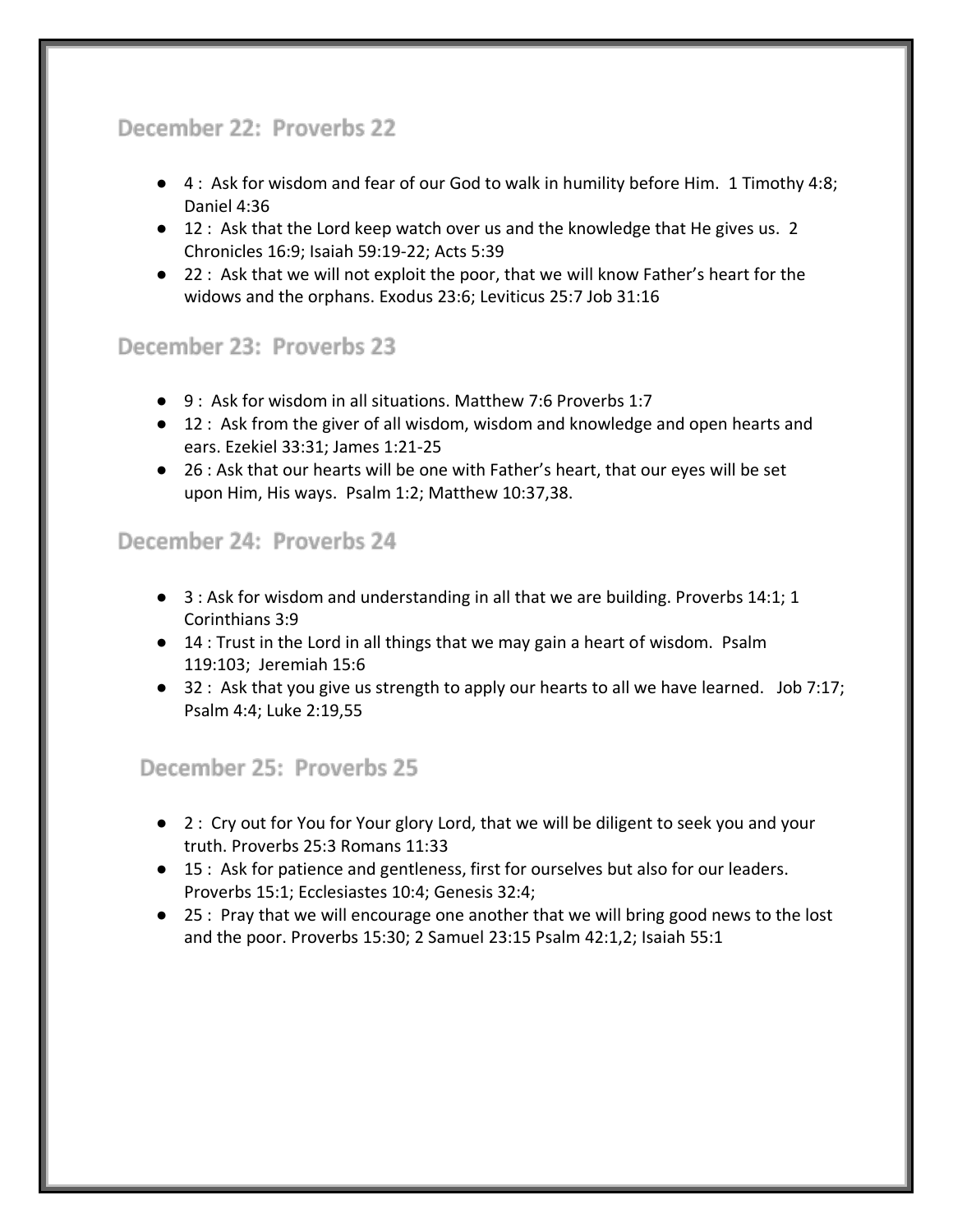# December 26: Proverbs 26

- 1-12 : Pray for God to expose any foolish, immature, or presumptuous thinking or opinions you may hold. 1 Corinthians 13:11-13
- 13 : Pray that God would bring to light anything that hinders you from a faithful, righteous walk, and that would keep you from the blessings of the Lord. Romans 8:6-8
- 24-28 : Pray that we would speak life into all circumstances. Proverbs 18:21

# December 27: Proverbs 27

- 1-13 : Pray for your friends, as well as those who despitefully use you, bless those who curse you and ask for discernment over words spoken to you. Ask God for discernment on what words spoken to you to retain and what to break off. Matthew 5:10-16; Hebrews 5:14
- 17-19 : Pray that the word of God would dwell in you richly and bring forth the fruit for which God has given it to you. Colossians 3:16; Isaiah 55:11
- 22-27 : Pray for strength, discipline to be diligent in your pursuit of God and in living a righteous life. Pray for God to remove any sin, enticement, discouragement or weariness that would keep you from the full measure of His purpose in your life. Isaiah 40:27-31

#### December 28: Proverbs 28

- 12: We ask God to give us righteous leaders and to preserve us from the wicked rising to power. 2 Kings 11: 20; Job 24: 2-4; Isaiah 9: 6–7.
- 13: We ask God that our nations will acknowledge and confess sin so that He will have mercy on us and forgive us. Daniel 4: 27; I John 1: 9.
- 27: We ask God to help us remember the poor and oppressed and take action on their behalf. Psalm 12: 5; Psalm 68: 1, 5–6 Psalm 82: 1–4.

#### December 29: Proverbs 29

- 4 : We ask God for rulers who by justice will bring stability to our nations, and not be open to bribes. I Kings 10: 9; Proverbs 14: 34.
- 18 : We ask for revelation of God's law so the people will not cast of restraint. Psalm 119: 16; Psalm 119: 105 Matthew 5: 17–18.
- 25 : We ask God for the fear of the Lord to come upon our nations, and to deliver us from the fear of man that gives rise to political correctness. Deuteronomy 6:13; Proverbs 9:10; Isaiah 11: 2–3.